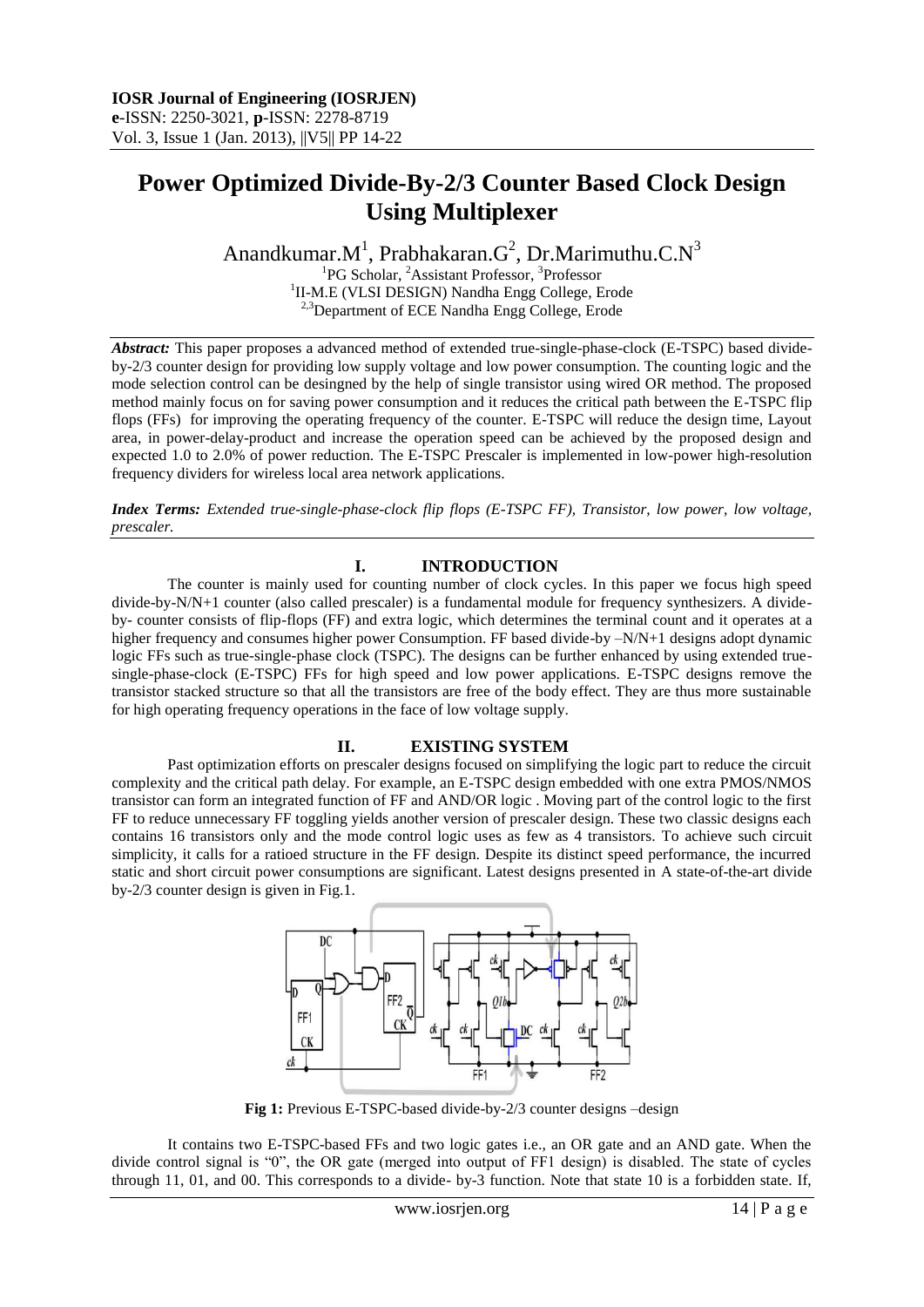somehow, the circuit enters this state, the next state will go back to a valid state 11, automatically. When DC is "1",the output of FF1 will be disabled and FF2 alone performs the divide-by-2 function. Since the input to FF1 is not disabled, FF1 toggles as usual and causes redundant power consumption in the divide-by-2 mode operation in fig.2. This is because the pull up path is turned on all the time and the short circuit current is drawn repetitively whenever the clock signal turns "1". The critical path delay, formed by the two FFs and the control logic, is the dominant factor of the prescaler's maximum operating frequency.



**Fig 2:** Previous E-TSPC-based divide-by-2/3 counter designs-design

In spite of the circuit simplicity in designs the inverter between FF1 and FF2, which is essential to the logic of divide-by-3, causes extra delay. Merging control logic with FF designs also introduces parallel connected transistors leading to larger parasitic capacitance adverse to both speed and power consumption. In view of these issues, our approach is keeping the circuit simplicity so that the delay and the power consumption problems can be improved at a time. The inverter between FF1 and FF2, which is essential to the logic of divide-by-3, causes extra delay. Merging control logic with FF designs also introduces parallel connected transistors leading to larger parasitic capacitance adverse to both speed and power consumption.

#### **III. PROPOSED SYSTEM**

The logic structure of the proposed design is shown in Fig.3. The two FFs and the AND gate are common in previous designs. The OR gate for the divide control is replaced with a switch. Note that there is a negation bubble at one of the AND gate's input. The output of FF1 is thus complemented before being fed to FF2. When the switch is open, the input from FF1 is disconnected and FF2 alone divides the clock frequency by 2 in fig.4.When the switch is close, FF1 and FF2 are linked to form a counter with three distinct states in fig.5. According to the simulation results given, E-TSPC design shows the best speed performance in various counter designs including the one using conventional transmission gate FFs. Besides the speed advantage, E-TSPC FFs are particularly useful for low voltage operations because of the minimum height in transistor stacking. Other than the two E-TSPC FFs, only one PMOS transistor is needed. The PMOS transistor controlled by the divide control signal serves as the switch. The AND gate plus its input inverter are achieved by way of wired-AND logic using no extra transistors at all. The proposed design scheme is far more sophisticated than the measure of simply adding one pass transistor may suggest.



**Fig 3:** Logic structure of proposed 2/3 counter design

First of all, unlike any previous designs, the E-TSPC FF design remains intact without any logic embedding. Both speed and power behaviors are not affected, which indicates a performance edge over the logic embedded FF design. Secondly, the inverter to complement the one of the two E-TSPC FF outputs for divideby-3 operations is removed in the proposed design. The circuit simplification, again, suggests the improvements in both speed and power performances. The working principle of the proposed design is elaborated as follows. When is "1", the PMOS transistor is turned off as a switch should behave. A single PMOS transistor, however, presents a smaller capacitive load to FF1 than an inverter does in design . When is "0", the output of FF1, is tied with the output node of the 1st stage inverter of FF2 through the PMOS transistor. In an E-TSPC FF design, the output of the first stage inverter can be regarded complementary to the input , i.e., Therefore, a wired-OR logic is in fact implemented. Either being "0" or being "1" pulls the output node of the inverter high. This means by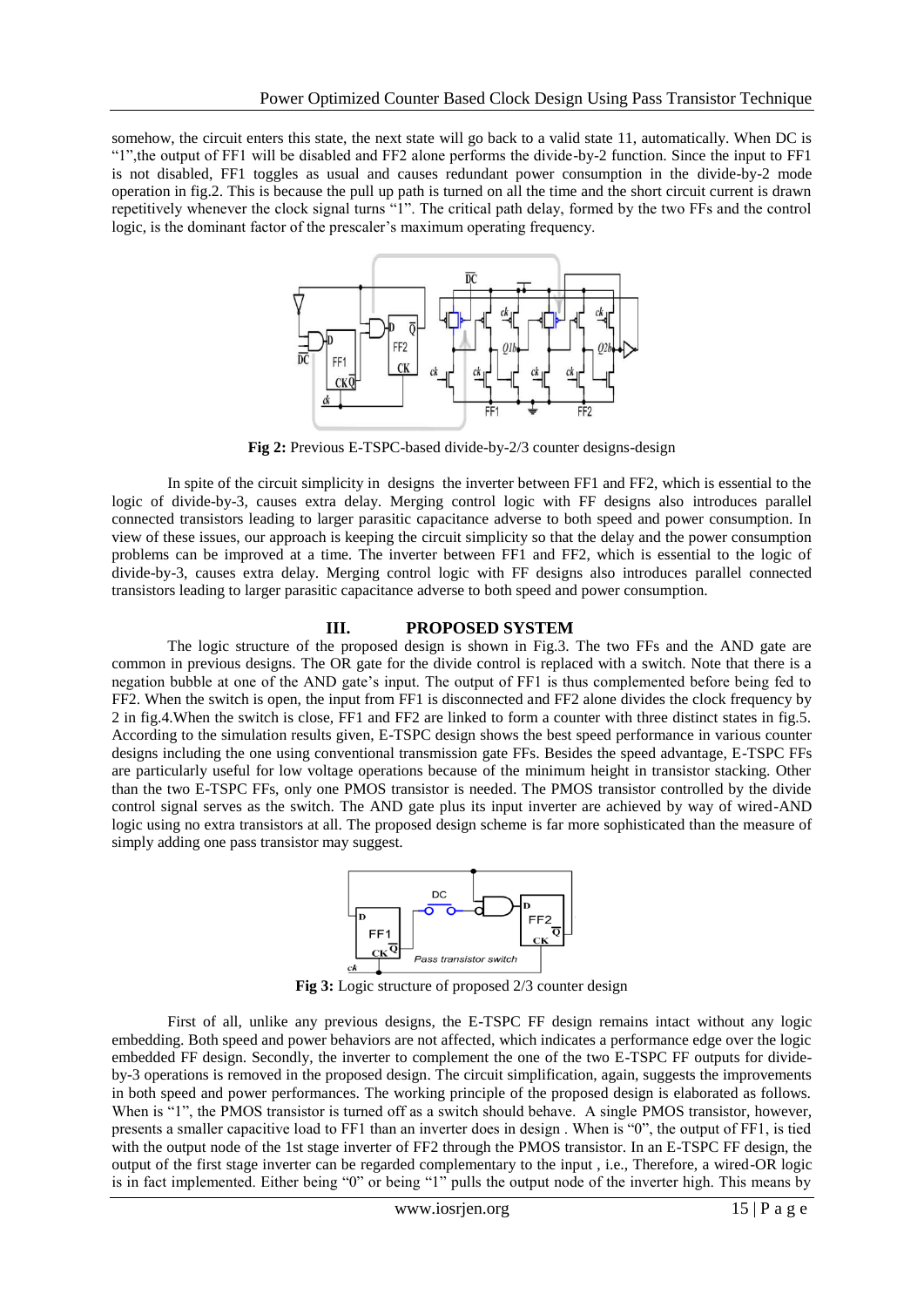applying Demorgan's law to the Boolean equation gives rise to , which is exactly the desired logic. Since is applied to the input of , the inverter needed to complement the signal can be eliminated.



Before elaborating on the functional correctness of this wired OR logic, the working principle of the E-TSPC FF design is briefly reviewed consists of two pseudo.PMOS inverters followed by a D-latch. When clock signal equals to 1, the outputs of the two inverters are pre-discharged to zero.

In the mean time, the PMOS and NMOS transistors of the D-latch (the third inverter) are both turned off so that the output value holds via the parasitic capacitance. When clock signal turns to 0, the first two inverters enter the evaluation phase and the D-latch becomes a pseudo NMOS inverter to admit the evaluation result from the preceding inverter. The wired-OR function is implemented by connecting the output node of FF1 and the output node of the 1st stage inverter in FF2 through a PMOS transistor. Any signal inconsistence between these two nodes must be resolved by way of logic OR. In other words, signal "1" must override signal "0". In Table I, there exist two cases of such signal inconsistence. Case 1 occurs when both and are equal to "1".When , node is both driven low by a pull down NMOS transistor N2 and pulled high by through PMOS transistor. Note that is actually a weak "1" retaining its level via parasitic capacitance.



Although signal "0" seems to override signal "1", this will not affect the correct value, i.e., "1", to be latched in the evaluation phase. First, even though Q1b is vulnerable to the discharge by transistor N2, actually a weak "0" and will not affect the rising of node D2b. In particular, transistor P2 charges through transistor as well, which coincides with the next state we can see a steep 0 to 1 transition of due to this effect. This enhances the prescaler's working frequency. A minimum channel length, which is 0.18 m, is adopted in all transistor designs. Although deliberate transistor sizing is required to ensure the functionalities of wired-OR and E-TSPC, both FFs share identical sizes to reduce the discharge hazard is alleviated by the threshold voltage drop across pMOS transistor .In particular, for low operations, the threshold voltage, enlarged further by the body effect, can well exceed one half. This can be shown in Fig.6. that the level degradation of is mild. Second, when the FF enters the evaluation phase, the pull down transistor N2 is cut off while transistor P1 is turned on and charges through transistor. The voltage level is raised up to 210 mV only. Although enlarging transistor P1 can boost the level and it will degrade the speed performance as well due to a larger capacitive load. Via proper transistor size tweaking in the following stages, this level is good enough for a correct "1" to be latched at when turns "1" again. A close exam at the waveform of node reveals that, in spite of a signal level over one half of it is not high enough to drive the output node to an erroneous state "0". The second case of signal inconsistence occurs when both and are equal to "0". In the hold phase node is always pulled low by transistor N2. In the evaluation phase, transistor N2 is turned off and node is pulled high via transistor P2.Although node keeps a contradictory signal "0", it is design complexity. Besides the fixed-modulus dividers, dual-modulus counters can also be synthesized in a similar way by using more than one TSPC DFFs and additional feedback logic gates. The proposed divide-b

y-2/3 counter design which is suitable for high speed applications is presented. The proposed design successfully simplifies the control logic and one PMOS transistor alone serves the purposes of both mode select and counter excitation logic. The circuit simplicity leads to a shorter critical path and reduced power consumption. Additionally to design, a Multiplexer logic can be used to select the mode of operation.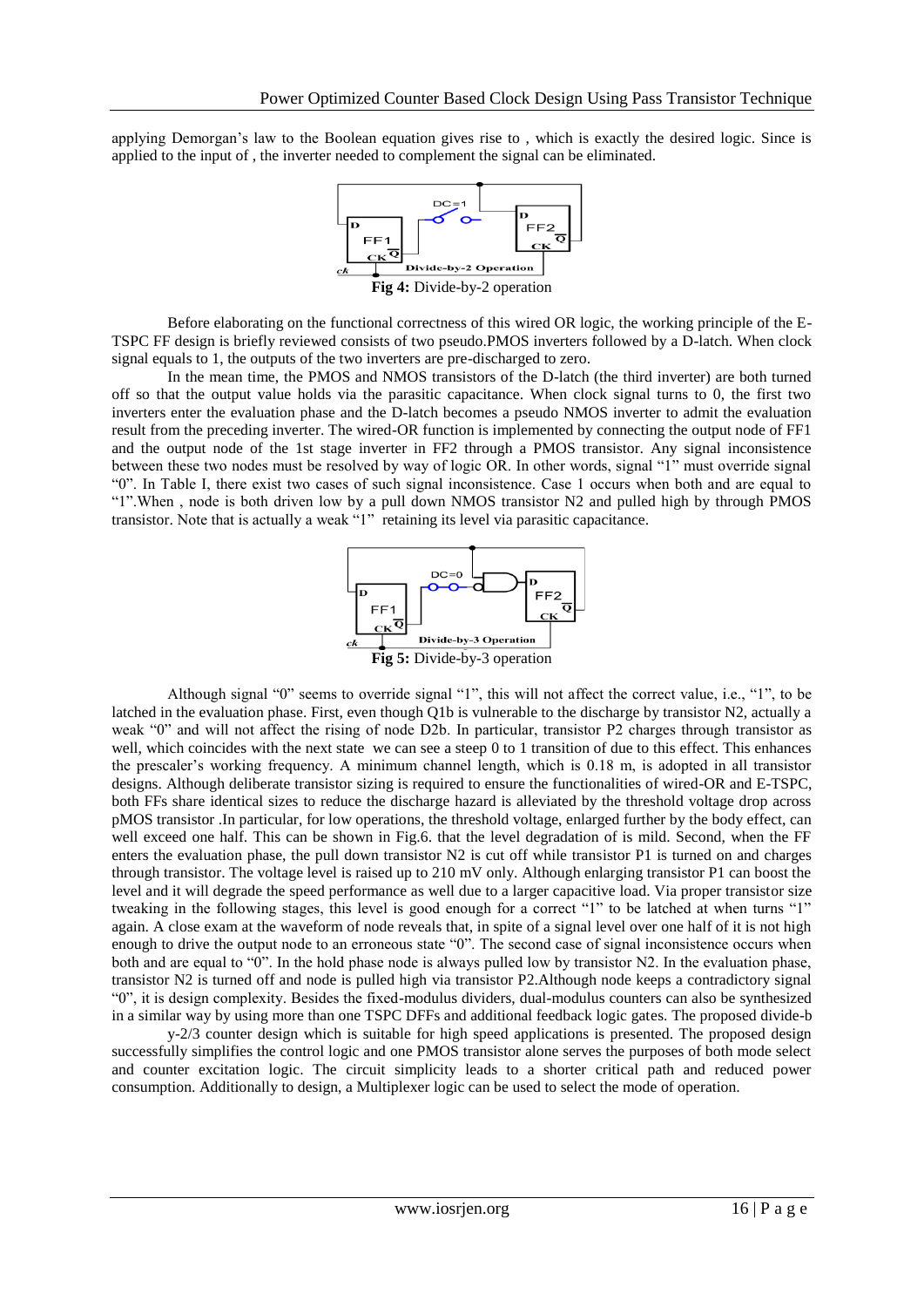

**Fig 6:** Schematic of proposed E-TSPC-based divide-by-2/3 counter

#### **IV. PROPOSED METHOD USING MULTIPLEXER**

The Fig.7 Shows the Schematic of proposed E-TSPC-based divide-by-2/3 counter using multiplexer circuit implementation. According to the simulation results given in Fig 7, E-TSPC design shows the best power and speed performance in various counter designs including the one using conventional transmission gate FFs. Speed advantage, E-TSPC FFs are particularly useful for low voltage operations because of the minimum height in transistor stacking .Other than the two E-TSPC FFs, only one MUX is needed. The MUX controlled by the divide control signal serves as the switch .The proposed design scheme is far more sophisticated than the measure of simply adding one MUX compare to previous method. The circuit simplification, again, suggests the improvements in both speed and power performances.



**Fig 7:** Schematic of proposed E-TSPC-based divide-by-2/3 counter using multiplexer

The working principle of the proposed 2/3 counter using MUX design is elaborated as follows. When the input signal D0,D1 is mainly depands on the signal DC value. When DC is "0", the output of FF1, is tied with the output node of the 1st stage inverter of FF2 through the MUX. In an E-TSPC FF design, the output of the first stage inverter can be regarded complementary to the input,D.,i.e.,D'. When the signal DC=1 means MUX output is "0". Otherthen DC=0, the output of FF1 is O1b. O2b is the inverted output of O1b. By applying Demorgan's law D2B=QIb+Q2b' and D2B<sup>2</sup>=D2=Q1B'.Q2b to the Boolean equation gives rise to, which is exactly the desired logic. Table I shows the state transition table and the excitation logic of (Q1b,Q2b) when working in the divide-by-3 mode. The circuit is implemented by connecting the output node of FF1 (Q1b) and the output node of the 1st stage inverter in FF2 through a MUX circuit. Any signal inconsistence between these two nodes must be resolved by way of MUX. In other words, signal "1" must override signal "0". In Table I, there exist two cases of such signal inconsistence. Case 1 occurs when both Q1b and Q2b are equal to "1".When,clk='0' node D2b is both driven low by a pull down nMOS transistor N2 and pulled high by Q1b through MUX. Note Q1b that is actually a weak "1" retaining its level via parasitic capacitance.

## **V. SIMULATION RESULTS**

#### **4.1 E-TSPC-Based Divide-By- 2/3 Counter Design(a)**

A state-of-the-art divide-by-2/3 counter design contains two E-TSPC-based FFs and two logic gates i.e., an OR gate and an AND gate. When the divide control signal is "0", the OR gate (merged into output of FF1 design) is disabled. The state of cycles through 11, 01, and 00. This corresponds to a divide-by-3 function. Note that state10 is a forbidden state. If, somehow,the circuit enters this state, the next state will go back to a valid state,11, automatically. When is "1", the output of FF1 will be disabled and FF2 alone performs the divide-by-2 operation.

#### $IF$   $DC=1$

The Fig 8.1(a) shows the output waveform of E-TSPC based 2/3 counter design(a) existing circuit with the input of DC=1,which performs divide-by-2 operation,clock signal =10101010 and the output Q2b shows 2 toggles is equal to 1 rising and 1 falling in the waveform ,first stage of the signal shows output with some distortion and second stage shows the input clock signal respectively.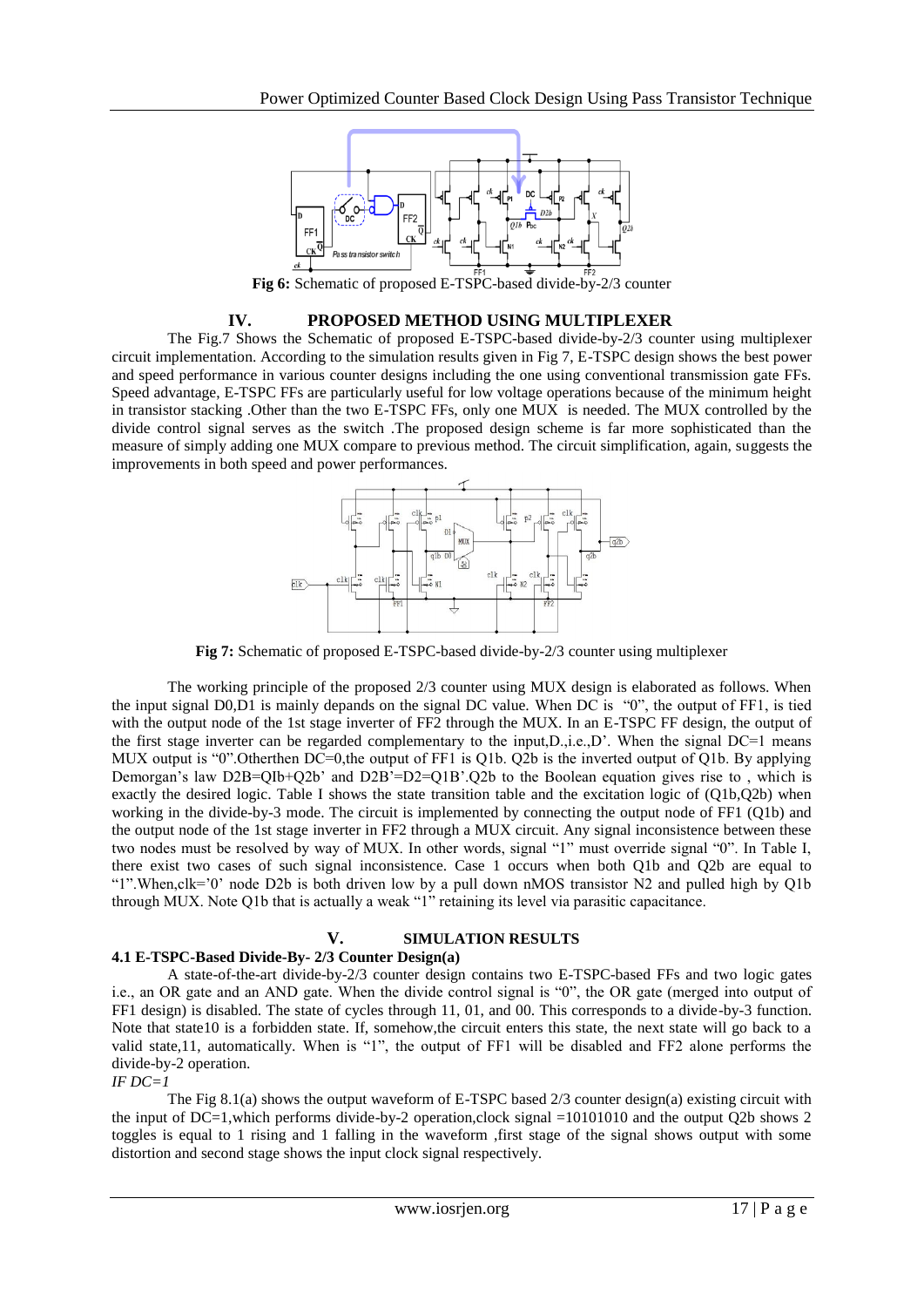

### *IF DC=0*

The Fig 8.1(b) shows the output waveform of E-TSPC based 2/3 counter design(a) existing circuit with the input of DC=0,which performs divide-by-3 operation,clock signal =10101010 and the output Q2b shows 3 toggles is equal to 1 rising and 1 falling in the waveform , first stage of the signal shows output with some distortion and second stage shows the input clock signal respectively. The below fig 8.1(b) shows the screenshot of DC=0. Since the input to FF1 is not disabled, FF1 toggles as usual and causes redundant power consumption in the divide-by-2 mode operation.



**Fig 8.1(b):** Output Waveform

## **4.2 E-TSPC-Based Divide-By- 2/3 Counter Design (b)**

#### *IF DC=1*

The Fig.8.2(a) shows the output waveform of E-TSPC based 2/3 counter design(b), existing circuit with the input of  $DC=1$ , which performs divide-by-2 operation, clock signal  $=10101010$  and the output Q2b shows 2 toggles is equal to 1 rising and 1 falling in the waveform.

| <b>First</b>         |                                   | Edit View Check Element Whitehov PAID | THE WALKSHIP WANT: ECONOMIST EXPLANE AND RELEASE CONTINUES. SURFACE AREAS SCIENTIST<br><b>Shift and an an anti-time and distance of the Common Common Common Common Common Common Common Common Common Common</b> |                                                        |                            |                          |                                   |                    |
|----------------------|-----------------------------------|---------------------------------------|-------------------------------------------------------------------------------------------------------------------------------------------------------------------------------------------------------------------|--------------------------------------------------------|----------------------------|--------------------------|-----------------------------------|--------------------|
|                      | -<br>-<br>-<br><br><br><br>-      |                                       |                                                                                                                                                                                                                   | ----                                                   | <br><b>The Corporation</b> | and the first process of | <b>Contract Contract Contract</b> |                    |
|                      |                                   |                                       |                                                                                                                                                                                                                   | <b>THE R</b><br>-----                                  |                            |                          |                                   |                    |
|                      | <br><br><br><br><br>-<br><br><br> |                                       |                                                                                                                                                                                                                   |                                                        |                            |                          |                                   |                    |
|                      |                                   |                                       |                                                                                                                                                                                                                   | <b>THE R</b><br><b><i><u>PERSONAL PROPERTY</u></i></b> |                            |                          |                                   |                    |
|                      | -<br><br><br><br><br><br><br><br> | <b>Linksworth</b>                     | ----                                                                                                                                                                                                              |                                                        |                            |                          | <b>London</b><br>.                |                    |
| For Horac present it |                                   |                                       |                                                                                                                                                                                                                   |                                                        |                            |                          |                                   | 88,93              |
|                      |                                   |                                       |                                                                                                                                                                                                                   |                                                        |                            |                          |                                   | SHOP ONE<br>$\sim$ |
|                      |                                   |                                       | --<br>$\overline{\phantom{a}}$                                                                                                                                                                                    |                                                        | - -                        | $\sim$                   |                                   |                    |

Fig 8.2(a): Output Waveform

The first stage of the signal shows output with more distortion, third stage shows the input clock signal and second stage of this waveform shows inbuild dc value is always set as 5V respectively.

#### *IF DC=0*

The Figure 8.2(b) shows the output waveform of E-TSPC based 2/3 counter design(b),existing circuit with the input of DC=0,which performs divide-by-3 operation,clock signal =10101010 and the output Q2b shows 3 toggles is equal to 1 rising and 1 falling in the waveform.

|                    | Ed the first chart Content to the content of the content of the content of the content of the content of the content of the content of the content of the content of the content of the content of the content of the content<br>----                                                                                                         |                                      |
|--------------------|-----------------------------------------------------------------------------------------------------------------------------------------------------------------------------------------------------------------------------------------------------------------------------------------------------------------------------------------------|--------------------------------------|
|                    | --<br>.<br>.<br>--<br><b><i><u>ARRESTSERS COMPANIES</u></i></b><br><br>--<br>-<br><br><br>.<br><br>Latin was a con-<br>.<br>.<br><br><b>BIRTHDAY</b><br>                                                                                                                                                                                      |                                      |
|                    | ---                                                                                                                                                                                                                                                                                                                                           |                                      |
|                    | <br><br>-<br>-<br><br>-                                                                                                                                                                                                                                                                                                                       |                                      |
|                    | <b><i><u>PERSONAL PROPERTY</u></i></b><br>                                                                                                                                                                                                                                                                                                    |                                      |
|                    | <br><br><b>San Antonio</b><br>---<br><br>-----<br><br>.<br><br><br><br><b>STATISTICS</b><br>.<br>.<br>.<br>.<br><b>CONTRACTOR</b> CONTRACTO<br><b>CONTRACTOR</b><br><br><br><br><b>SALES</b><br><b>COLLEGE</b><br><br><br>-----<br>----<br>----<br>.<br><br>----<br>.<br><br><br><br>--------<br>.<br>.<br><br>.<br><br>------<br>÷<br>.<br>÷ |                                      |
| For their areas FL |                                                                                                                                                                                                                                                                                                                                               | <b>THE STATE</b>                     |
|                    |                                                                                                                                                                                                                                                                                                                                               | <b>BIDS MAI</b><br><b>CONTRACTOR</b> |

**Fig 8.2(b**): Output Waveform

#### **4.3 Double Inversion Technique**

To connect two inverter gates together so that the output of one fed into the input of another, the two inversion functions would "cancel" each other out so that there would be no inversion from input to final output.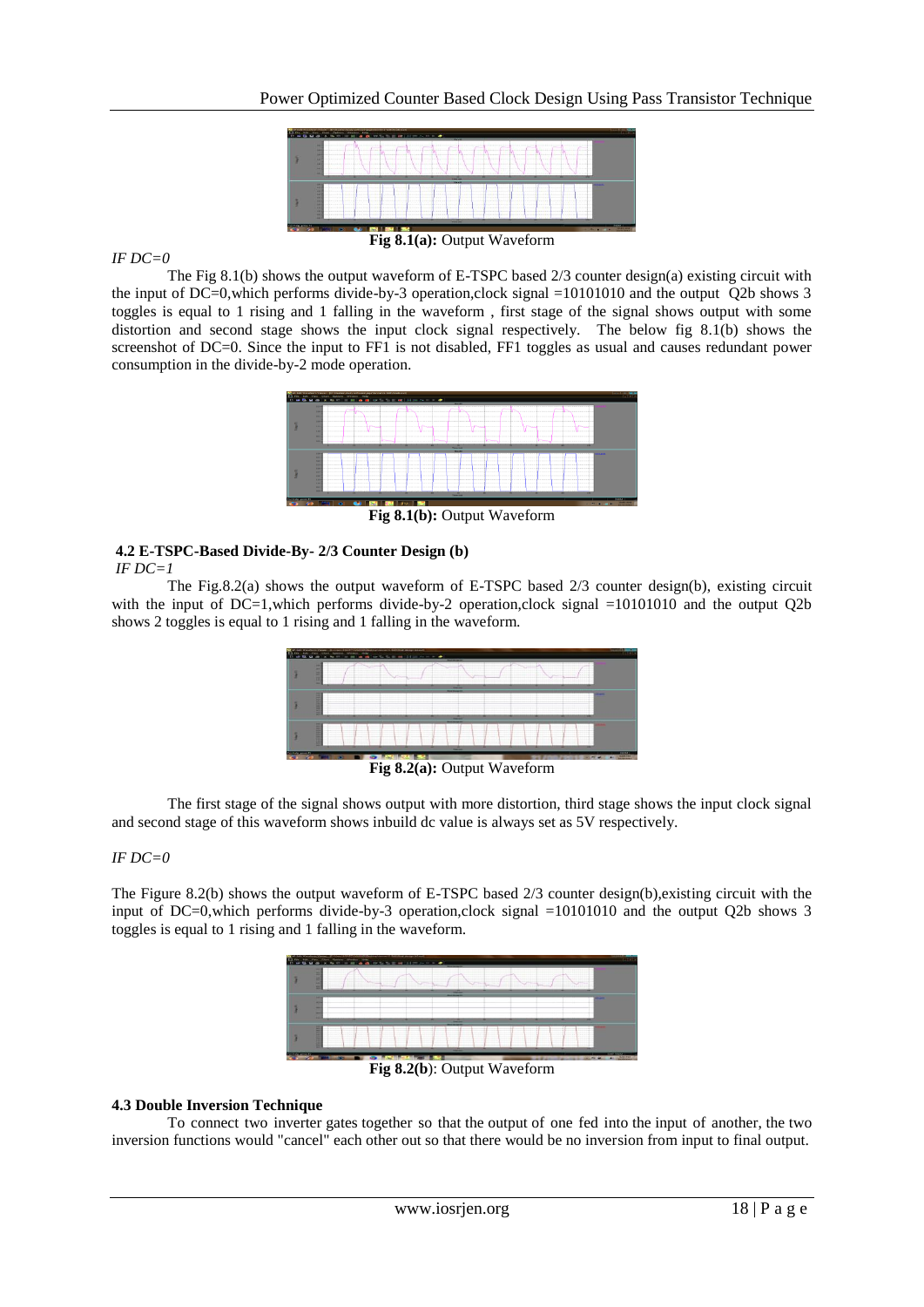

#### **4.4 E-TSPC-Based Divide-By- 2/3 Counter Design (a), double inversion** *IF DC=1*

The Fig.8.4(a) shows the output waveform of E-TSPC based 2/3 counter design(a)with inverter, existing circuit with the input of  $DC=1$ , which performs divide-by-2 operation,clock signal =10101010 and the output Q2b shows 2 toggles is equal to 1 rising and 1 falling in the waveform.



**Fig 8.4(a): Output Waveform** 

The first stage of the signal shows output with no distortion, third stage shows the input clock signal andsecond stage of this waveform shows inbuild dc value is always set as 5V respectively.

#### *IF DC=0*

The Fig.8.4(b) shows the output waveform of E-TSPC based  $2/3$  counter design(a)with inverter, existing circuit with the input of DC=0, which performs divide-by-3 operation, clock signal  $=10101010$  and the output Q2b shows 3 toggles is equal to 1 rising and 1 falling in the waveform The first stage of the signal shows output with no distortion, third stage shows the input clock signal andsecond stage of this waveform shows inbuild dc value is always set as 5V respectively.

| <b>State</b><br>Chicago Mike | or data drawing your trauma : (41) Northern with by safetyper page because it from treat with<br>Fold their closed trackers. Minders there<br>Marine of the extent and an application of the anti-term and the control of |                      |                               |                                 |                            |                        |                             |                                                                                      |       |           |                                                   |
|------------------------------|---------------------------------------------------------------------------------------------------------------------------------------------------------------------------------------------------------------------------|----------------------|-------------------------------|---------------------------------|----------------------------|------------------------|-----------------------------|--------------------------------------------------------------------------------------|-------|-----------|---------------------------------------------------|
|                              | -<br>u                                                                                                                                                                                                                    |                      |                               | <br>and the property of<br>---- | <br>__                     |                        |                             | ___                                                                                  | -     | .<br>.    |                                                   |
|                              | <br>-<br>-                                                                                                                                                                                                                |                      |                               |                                 | -<br>÷<br>-                |                        | -                           |                                                                                      |       |           | . .                                               |
|                              | <br><br>-<br>------<br>                                                                                                                                                                                                   | ----<br>----<br>---- | $-14.4$<br>---<br>.<br><br>-- | .<br>-<br>-----<br>.            | -<br>----<br><br><br><br>۰ | .<br>----<br><br>----- | $\cdots$<br>----<br>---<br> | <b>ALCOHOL:</b><br>$-111$<br><b>CARDON</b><br>----<br>---<br>$1 - 1 - 1 = 1$<br>---- | .<br> | <br><br>. |                                                   |
|                              |                                                                                                                                                                                                                           |                      | <b>AND RWE SEA FIRE</b><br>-- | $\sim$ $\sim$ $\sim$ $\sim$     | $\sim$                     |                        | ---                         | $\overline{\phantom{a}}$                                                             |       |           | <b>CAR FEIRE</b><br>the company of the company of |

**Fig 8.4(b):** Output Waveform

#### **4.5 E-TSPC-Based Divide-By- 2/3 Counter Design (b) With double inversion** *IF DC=1*

The Fig.8.5(a) shows the output waveform of existing circuit design (b) under the condition of DC=1 which performs divide-by-2 operation, due to critical path delay formed by the two Flip flops and control logic, is the dominant factor of the maximum operating frequency.



**Fig 7.5(a):** Output Waveform

*IF DC=0*

The Fig.8.4(b) shows the output waveform of E-TSPC based  $2/3$  counter design(a)with inverter, existing circuit with the input of DC=0, which performs divide-by-3 operation, clock signal  $=10101010$  and the output Q2b shows 3 toggles is equal to 1 rising and 1 falling in the waveform , first stage of the signal shows output with no distortion, third stage shows the input clock signal andsecond stage of this waveform shows inbuild dc value is always set as 5V respectively.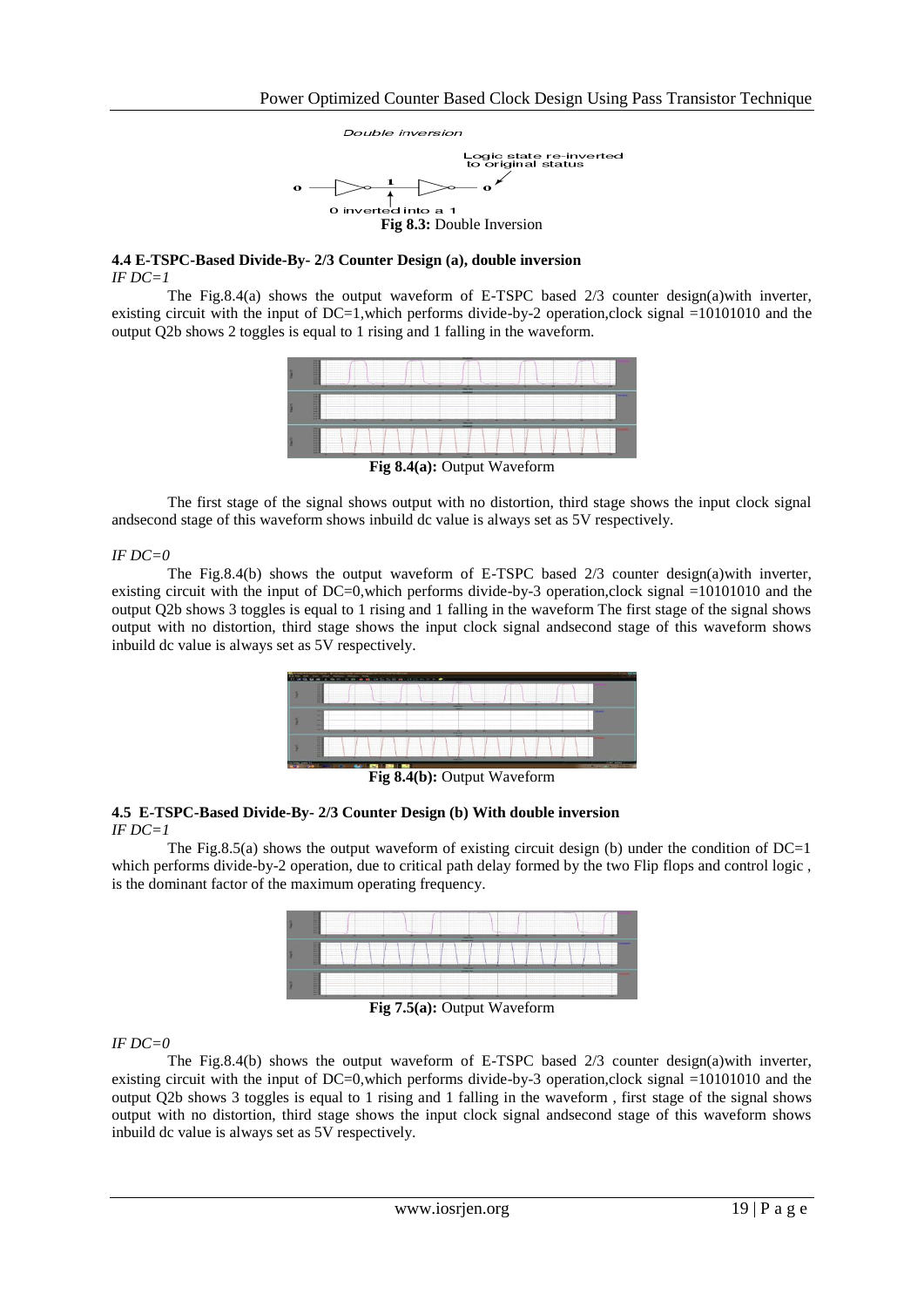

## **4.6 Layout Of Existing Designs**

The Fig.8.6(a) shows the layout design of existing circuit design (a)

| <b>BETHERE</b> |                | <u> ANDIE SHOUTING I</u> |                       |  |
|----------------|----------------|--------------------------|-----------------------|--|
|                | Far a far an a |                          | <b>A MOIS AIR RIV</b> |  |
|                |                |                          |                       |  |

**Fig 8.6(a): Layout Design**

The Fig.8.6(b) shows the layout design of existing circuit design (b)



**Fig 8.6(b): Layout Design**

## **4.7 Proposed E-TSPC-Based Divide-By-2/3 Counter Design With Pass Transistor Logic Circuit Technique**

#### *IF DC=1*

The Fig.8.7(a) shows the output waveform of Proposed circuit design (a) under the condition of  $DC=1$ which performs divide-by-2 operation, due to critical path delay formed by the two Flip flops and control logic.



#### *IF DC=0*

The Fig.8.7(b) shows the output waveform of E-TSPC based 2/3 counter design of proposed circuit with the input of DC=0, which performs divide-by-3 operation, clock signal =10101010 and the output Q2b shows 3 toggles is equal to 1 rising and 1 falling in the waveform first stage, of the signal shows output with no distortion, and second stage of this waveform shows inbuild dc value is always set as 5V respectively.

| -<br>and the state of the control of the control of the control of the control of the control of the control of the<br>0.000 for a second consideration of the second consideration of the constant form of the constant for a second consideration of the constant for a second consideration of the constant of the constant of the constant of the<br>and a management of the contract of the contract of the contract of the contract of the contract of the contract of the contract of the contract of the contract of the contract of the contract of the contract of the contra<br>-<br>and the contract of the contract of the contract of the contract of the contract of the contract of the contract of the contract of the contract of the contract of the contract of the contract of the contract of the contra<br>--<br>and the company of the company of the company of the company of the company of the company of the company of the company of the company of the company of the company of the company of the company of the company of the comp<br>--<br>_______<br>____<br><b>Advanced Man</b>                                                                                                                                                                                                         |
|--------------------------------------------------------------------------------------------------------------------------------------------------------------------------------------------------------------------------------------------------------------------------------------------------------------------------------------------------------------------------------------------------------------------------------------------------------------------------------------------------------------------------------------------------------------------------------------------------------------------------------------------------------------------------------------------------------------------------------------------------------------------------------------------------------------------------------------------------------------------------------------------------------------------------------------------------------------------------------------------------------------------------------------------------------------------------------------------------------------------------------------------------------------------------------------------------------------------------------------------------------------------------------------------------------------------------------|
| _<br>Access to the commercial<br>--<br>. .<br><u> 1986 - 1986 - 1986 - 1987 - 1988 - 1988 - 1988 - 1988 - 1988 - 1988 - 1988 - 1988 - 1988 - 1988 - 1988 - 1988 - 1988 - 1988 - 1988 - 1988 - 1988 - 1988 - 1988 - 1988 - 1988 - 1988 - 1988 - 1988 - 1988 - 1988 - 1988 - 198</u><br>. .<br><br><u> 1999 - De Barbara (Barbara de Barbara de Barbara de Barbara de Barbara de Barbara de Barbara de Barbara de Barbara de Barbara de Barbara de Barbara de Barbara de Barbara de Barbara de Barbara de Barbara de Barbara de Bar</u><br><br>the course of the contract of the contract of the contract of the contract of the contract of the contract of<br><br><br>and the contract of the contract of the contract of the contract of the contract of the contract of the contract of the contract of the contract of the contract of the contract of the contract of the contract of the contra<br>and the company of the company of the company of the company of the company of the company of the company of the company of the company of the company of the company of the company of the company of the company of the comp<br><br>the contract of the contract of the contract of the contract of the contract of the contract of the contract of the<br><b>The Latitude Contract of Contract Contract</b><br>____ |
| <b>Administrator</b><br>---<br><br>.<br>.<br><br>.<br>-<br><br>                                                                                                                                                                                                                                                                                                                                                                                                                                                                                                                                                                                                                                                                                                                                                                                                                                                                                                                                                                                                                                                                                                                                                                                                                                                                |

### **Fig 8.7(b):** Output Waveform

#### *4.7.1 Proposed Layout Design*

Post-layout simulations in MicroWind are conducted to compare the performances between the proposed design and the two divide-by-2/3 counter designs shown in Fig.8.7, which are considered two of the best prior arts. And any performance discrepancy would come from the logic structure. However, designs in (a) and(b) are excluded as their stacked logic structures significantly degrade their speed performance when working in the territory of low . The target technology is TSMC 0.18 m 1P/6M CMOS process.



**Fig 8.8:** Layout Design of proposed circuit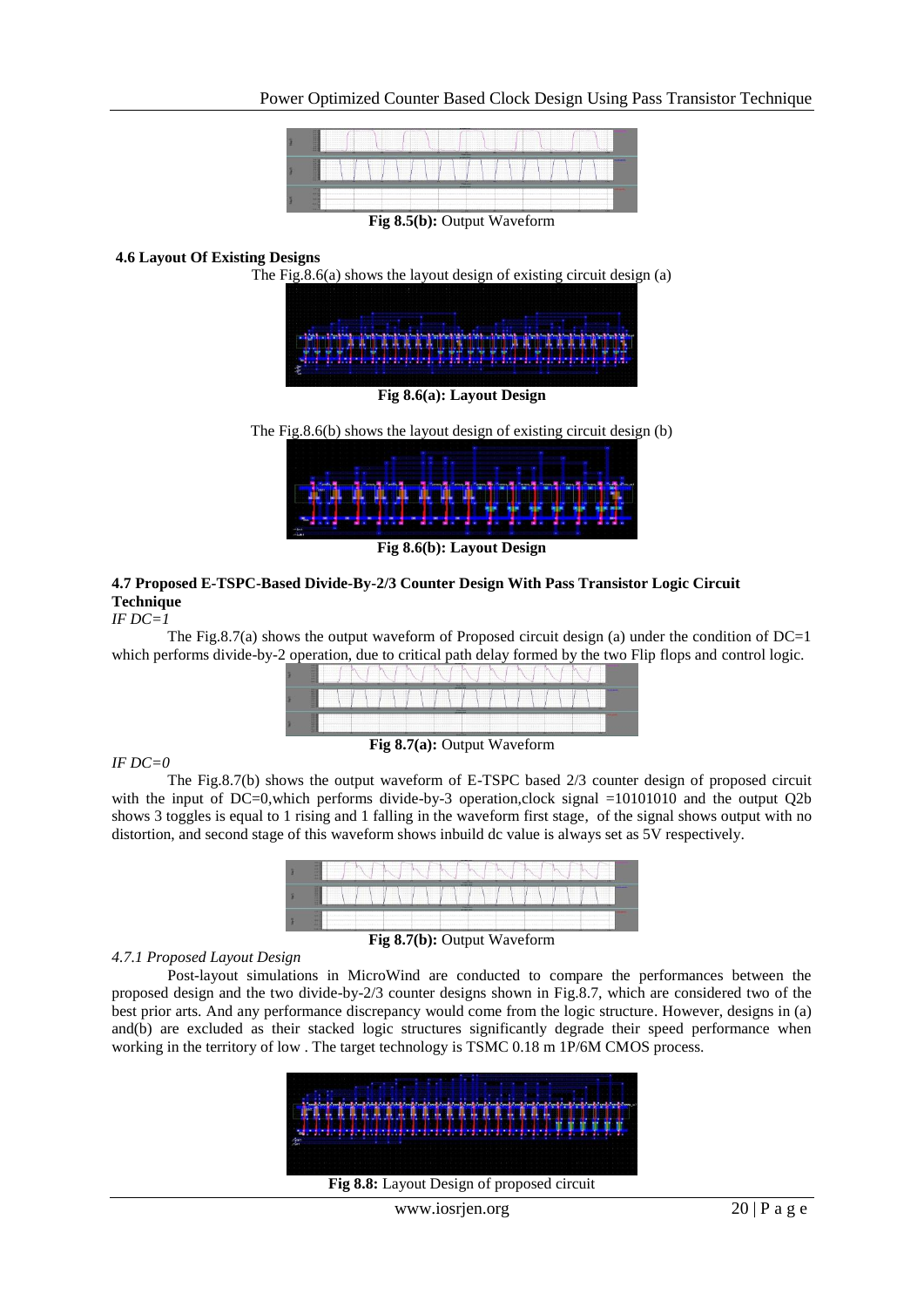## **4.8 Proposed E-TSPC-Based Divide-By-2/3 Counter Design With Multiplexer**

*IF DC=1*

The Fig.8.8(a) shows the output waveform of Proposed circuit design with multiplexer under the condition of DC=1 which performs divide-by-2 operation, due to critical path delay formed by the two Flip flops and control logic.



#### *IF DC=0*

Fig 8.8(a): Output Waveform

The Fig.8.8(b) shows the output waveform of Proposed circuit design with multiplexer under the condition of DC=0 which performs divide-by-3 operation, due to critical path delay formed by the two Flip flops and control logic.



Fig 8.8(b): Output Waveform

*4.8.1 Layout Design Of Proposed Method With Multiplexer*



**Fig 8.9:** Layout Design of proposed circuit The target technology is TSMC 0.18 m 1P/6M CMOS process.

| <b>TABLE I</b><br>State Transition Divide-By-3 Using Mux Operations |         |                      |                                                           |                |  |  |  |  |
|---------------------------------------------------------------------|---------|----------------------|-----------------------------------------------------------|----------------|--|--|--|--|
| Current state                                                       |         | <b>Input Signal</b>  | Next state                                                |                |  |  |  |  |
| (Q1b,Q2b)                                                           | $D = 0$ | $D2 = Q1b \cdot Q2b$ | $D2b = Q1b + Q2b$                                         | (21b n, 22b n) |  |  |  |  |
|                                                                     |         |                      | 1=1+0 <sup>8</sup>                                        |                |  |  |  |  |
| OI.                                                                 |         |                      | 0+0+0                                                     | OO             |  |  |  |  |
| M                                                                   |         |                      | $ \psi $                                                  |                |  |  |  |  |
|                                                                     |         |                      | $\left  \frac{1}{n} \right  + \left  \frac{1}{n} \right $ |                |  |  |  |  |

[: invalid state §: two inconsistent signals tied in wired OR logic